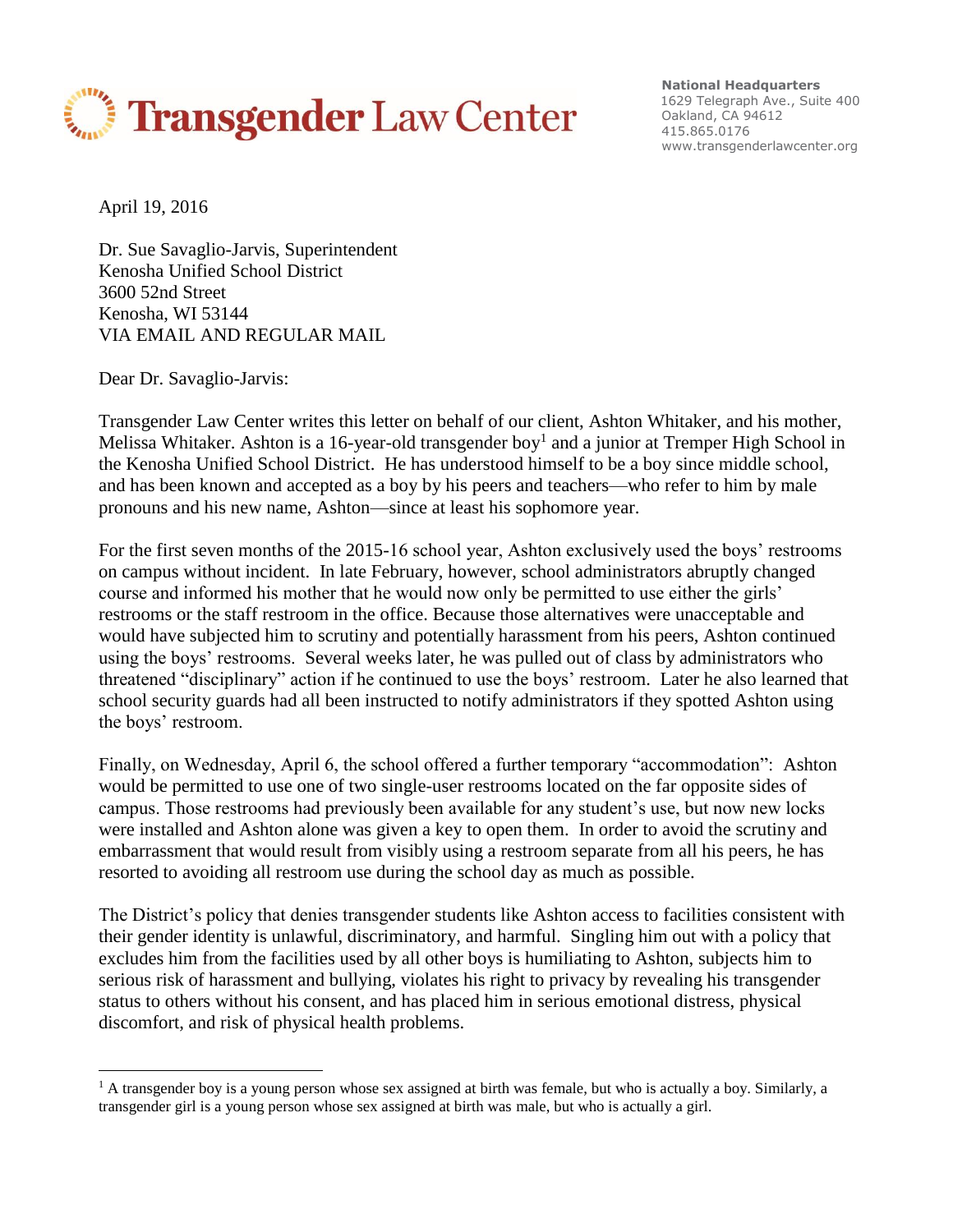## *Background*

Gender identity is a person's deeply held understanding of their own gender. For most people, gender identity matches the sex they were assigned at birth. A transgender person is someone whose sex at birth is different from the gender they know they are.

It is widely recognized that many transgender students regularly face severe and unrelenting harassment, violence and discrimination in schools.<sup>2</sup> As a result, a significant number of states and school districts have adopted nondiscrimination laws and/or policies, modeled on robust federal nondiscrimination protections that allow transgender students to use facilities consistent with their gender identity. School districts have found that the adoption of such inclusive policies has created a safe and welcoming environment that enhances the educational experience for all students.<sup>3</sup>

Conversely, requiring transgender students to use facilities that correspond with their assigned sex at birth, or segregating them into single-user facilities, is profoundly harmful. Excluding transgender students from facilities used by other students that share their gender identity singles out transgender students and sends a message to the school community that transgender students should be treated differently. As a result, transgender students experience worsened educational outcomes due to missed school, lower grades, and higher drop-out rates.

Besides being in the best of interest of transgender students as well as the entire school community, denying transgender students use of facilities consistent with their gender identity also violates federal antidiscrimination law, as explained below.

## *Legal Analysis*

Title IX of the Education Amendments of 1972 ("Title IX") prohibits discrimination "on the basis of sex" in any education program, such as a public school, that receives federal financial assistance. Rulings from numerous federal courts have made clear that sex-discrimination laws, including Title IX, protect students from discrimination based on their gender identity, gender nonconformity, or transgender status.<sup>4</sup>

The Department of Education has also repeatedly made clear that Title IX requires schools to allow transgender students to use sex-segregated facilities consistent with their gender identity.<sup>5</sup> The Department of Education and the Department of Justice have not hesitated to investigate schools for

<sup>&</sup>lt;u>.</u> <sup>2</sup> *See* Gay, Lesbian and Straight Educational Network (GLSEN), 2013 National School Climate Survey, *available at* http://www.glsen.org/article/2013-national-school-climate-survey.

<sup>3</sup> *See Amici Curiae Brief of School Administrators from California, District of Columbia, Florida, Illinois, Kentucky, Massachusetts, Minnesota, New York, Oregon, Washington, and Wisconsin in Support of Plaintiff-Appellant*, *G.G.* ex rel. *Grimm v. Gloucester Cnty. Sch. Bd.*, No. 15-2056 (4th Cir. Oct. 28, 2015), *available at* https://acluva.org/wpcontent/uploads/2015/06/School-Admin.-Amicus-Brief.pdf.

<sup>4</sup> *See, e.g.*, *Glenn v. Brumby*, 663 F.3d 1312, 1316 (11th Cir. 2011); *Smith v. City of Salem*, 378 F.3d 566, 572-75 (6th Cir. 2004); *Rumble v. Fairview Health Serv.*, No. 14–cv–2037, 2015 WL 1197415 (D. Minn. Mar. 16, 2015); *Finkle v. Howard County, Md.*, 12 F. Supp. 3d 780 (D. Md. 2014); *Schroer v. Billington*, 577 F. Supp. 2d 293 (D.D.C. 2008).

<sup>5</sup> *See, e.g.*, *Tooley v. Van Buren Public Schools*, No. 2:14-cv-13466 (E.D. Mich.), Statement of Interest of the United States (Feb. 24, 2015).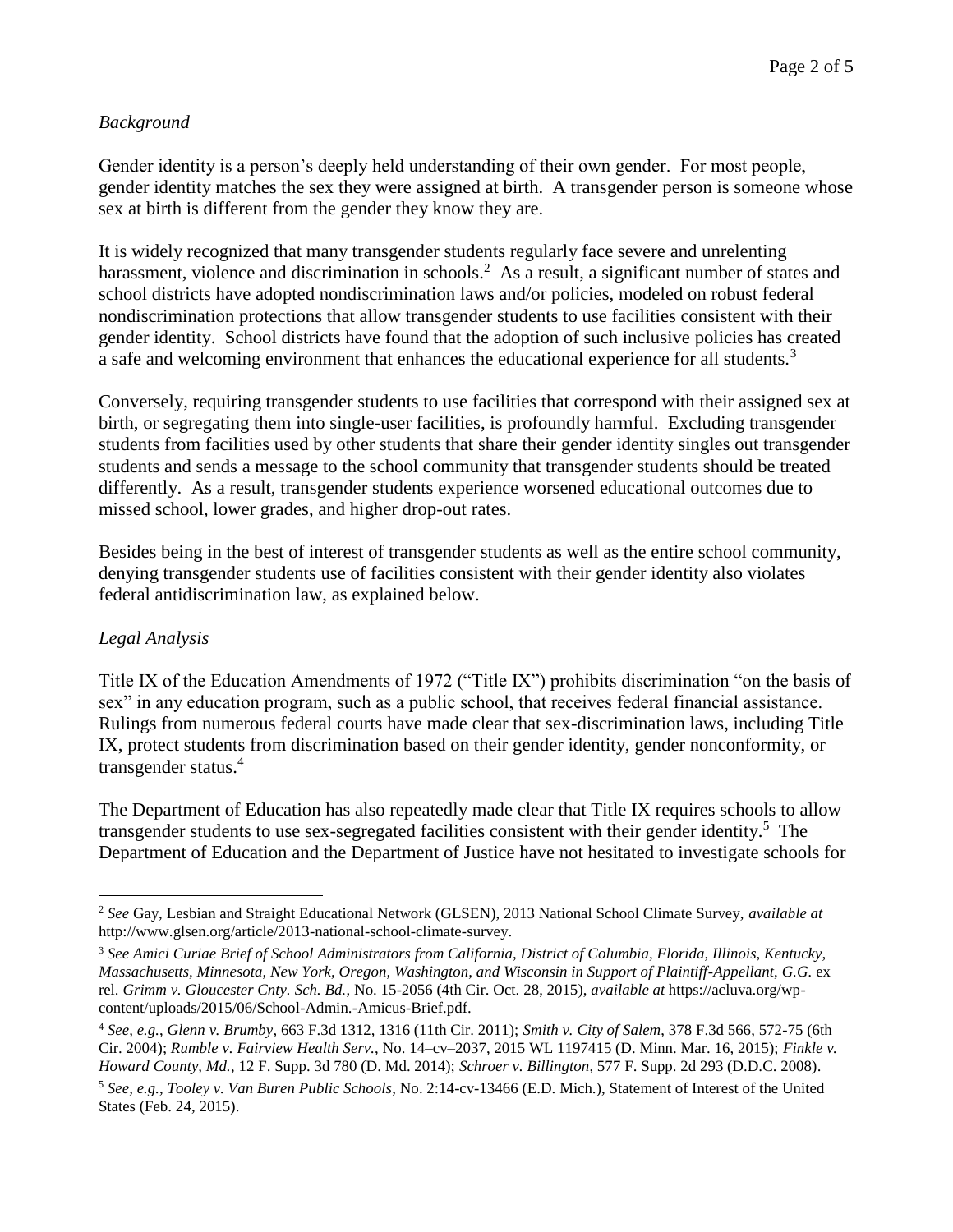failure to comply with Title IX in this context, and have entered into binding settlement agreements requiring school districts to allow transgender students to use restrooms and other sex-segregated facilities that correspond to their gender identity—just like all other boys and girls.<sup>6</sup>

In a case very similar to the present matter, the Fourth Circuit Court of Appeals recently held that Title IX requires schools to give transgender students access to facilities that match the student's gender identity.<sup>7</sup> In that case, a transgender boy, G.G., was told he could no longer use the boys' restroom pursuant to a recently-adopted policy requiring that transgender students use facilities consistent with their "biological sex" or an alternative private facility. The Fourth Circuit held that courts must defer to the Department of Education's interpretation of Title IX that transgender students are entitled to use sex-segregated facilities consistent with their gender identity.

In this way, Title IX parallels numerous other federal antidiscrimination laws and policies. Federal agencies including the U.S. Department of Housing and Urban Development,<sup>8</sup> the U.S. Department of Justice,<sup>9</sup> the U.S. Department of Labor,<sup>10</sup> the U.S. Equal Employment Opportunity Commission,<sup>11</sup> and the U.S. Occupational Health and Safety Administration,<sup>12</sup> all have specifically interpreted similar sex-discrimination laws to require that transgender people must be allowed to use restrooms and other facilities consistent with their gender identity.

Finally, in addition to violating federal nondiscrimination law, excluding transgender students from the same restrooms used by other students of the same gender violates the right to Equal Protection under the Constitution.<sup>13</sup> A school can allow any student who feels uncomfortable using a shared facility—whether because of modesty, embarrassment, or any other reason—to use separate private

<u>.</u>

https://supportservices.jobcorps.gov/Program%20Instruction%20Notices/pi\_14\_31.pdf.

<sup>6</sup> Resolution Agreement, Township High School District 211, OCR Case No. 05-14-1055, at 2 (Dec. 2, 2015), *available at* http://www2.ed.gov/documents/press-releases/township-high-211-agreement.pdf*;* Resolution Agreement, Downey Unified School District, OCR Case No. 09-12-1095, at 1 (Oct. 8, 2014), *available at* 

http://www2.ed.gov/documents/press-releases/downey-school-district-agreement.pdf; Resolution Agreement, Arcadia Unified School District, OCR Case No. 09-12-1020, DOJ Case No. 169-12C-70, at 3 (July 24, 2013), *available at*  http://www.justice.gov/crt/about/edu/documents/arcadiaagree.pdf.

<sup>7</sup> *G.G. v. Gloucester County School District* (4th Cir. Apr. 19, 2016), slip op. available at http://www.ca4.uscourts.gov/Opinions/Published/152056.P.pdf.

<sup>8</sup> U.S. Dep't of Hous. & Urban Dev., Notice CPD-15-02: Appropriate Placement for Transgender Persons in Single-Sex Emergency Shelters and Other Facilities (Feb. 2015), *available at* 

https://www.hudexchange.info/resources/documents/Notice-CPD-15-02-Appropriate-Placement-for-Transgender-Persons-in-Single-Sex-Emergency-Shelters-and-Other-Facilities.pdf.

<sup>9</sup> Attorney General Memorandum, Dec. 15, 2014, *Treatment of Transgender Employment Discrimination Claims Under Title VII of the Civil Rights Act of 1964*, *available at* https://www.justice.gov/file/188671/download.

<sup>&</sup>lt;sup>10</sup> U.S. Job Corps Program Instruction Notice No. 14-31, Ensuring Equal Access for Transgender Applicants and Students to the Job Corps Program (May 1, 2015), *available at* 

<sup>11</sup> *Lusardi v. McHugh*, EEOC Appeal 0120133395, 2015 WL 1607756, at \*7-8 (EEOC Apr. 1, 2015) (employer discriminated against transgender woman by requiring her to use single-user restroom and not women's restrooms);

<sup>12</sup> U.S. Occupational Safety & Health Admin., *A Guide to Restroom Access for Transgender Workers* (2015), *available at* www.osha.gov/publications/OSHA3795.pdf.

<sup>13</sup> *See, e.g., Glenn v. Brumby*, 663 F.3d 1312, 1320 (11th Cir. 2011) (holding that discrimination against transgender person constitutes sex discrimination in violation of Equal Protection Clause).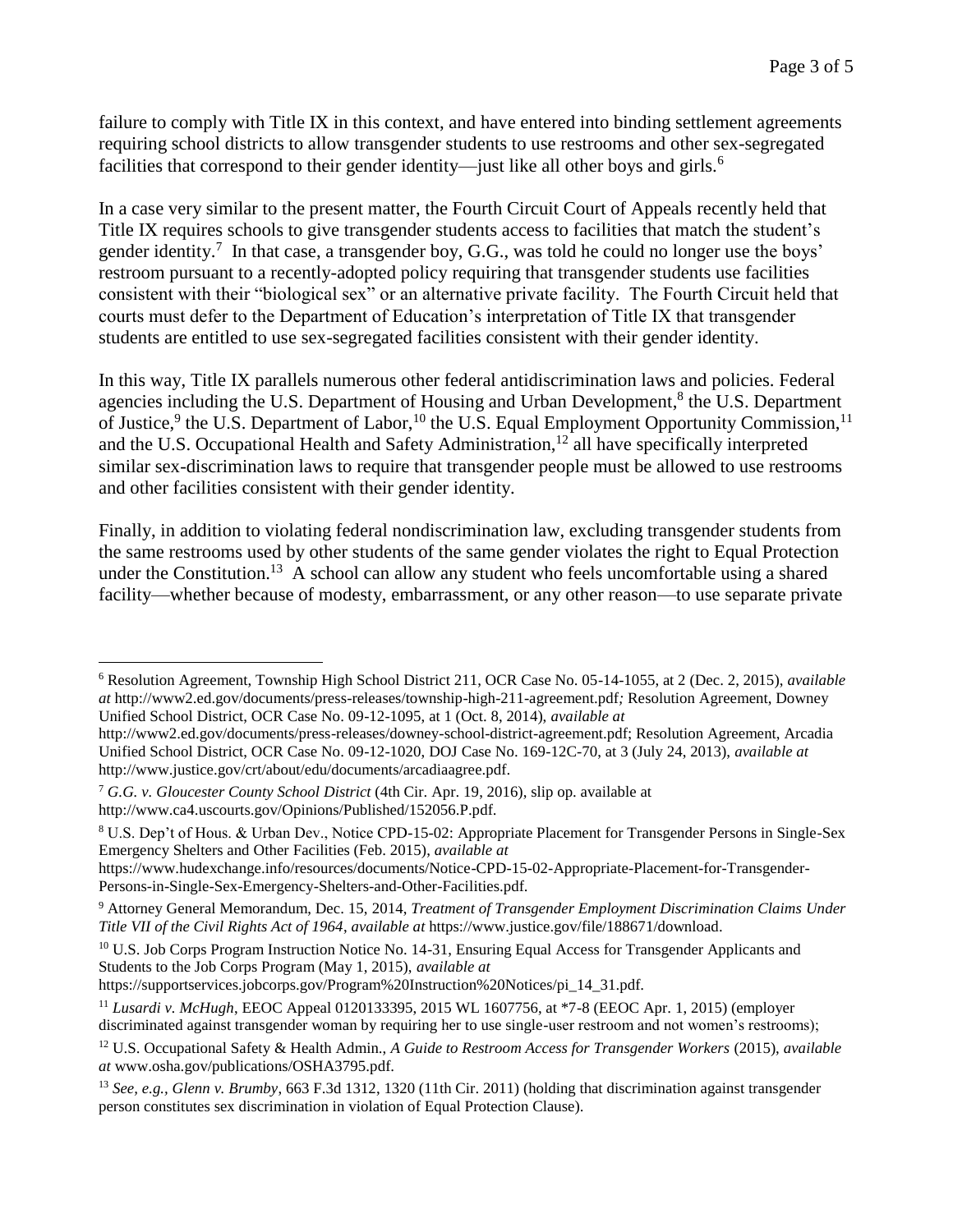or curtained-off facilities if they choose.<sup>14</sup> But schools cannot force transgender students to use separate facilities because some people might feel uncomfortable with them.<sup>15</sup> This kind of unequal treatment of a minority group is precisely what the Constitution's Equal Protection Clause prohibits.

## *Protecting Transgender Students' Privacy*

Revealing a student's transgender status to others without the student's consent violates the student's constitutional right to privacy. Actions that could reveal a student's transgender status to others include explicitly notifying other students, parents, or administrators that the particular student is transgender, or segregating a transgender student from their peers into unisex facilities clearly distinct from other facilities, inviting others to view the student with scrutiny and draw the conclusion that the student is transgender.

The Supreme Court has long recognized that the federal constitutional right to privacy not only protects the individual's right to control the nature and extent of highly personal information released about them.<sup>16</sup> This right to informational privacy restricts a government agency's ability to disclose information about an individual's sexual orientation or gender identity.<sup>17</sup> Because transgender people face such high rates of discrimination, harassment, and violence, courts have recognized that revealing a person's transgender status without their explicit and voluntary consent is plainly prohibited.

For example, one federal court held that the disclosure of a person's transgender status to others without consent violated the constitutional right to privacy, noting the widespread "hostility and intolerance" transgender people face, as well as the "excruciatingly private and intimate nature of transsexualism, for persons who wish to preserve privacy in the matter, [which] is really beyond debate."<sup>18</sup> Another court recently considered a state policy that prevented many transgender people from changing the gender marker on their driver's licenses, and thereby "outed" many transgender people to others who could conclude that the person was transgender because their "lived sex" was inconsistent with the gender marker on the  $ID.^{19}$ . The court recognized the fact that transgender people face widespread discrimination and even violence, and held that "the Policy creates a very

1

<sup>&</sup>lt;sup>14</sup> Letter from Adele Rapport, Regional Director, Office of Civil Rights, U.S. Dep't of Educ., OCR Case No. 0514-1055 (Nov. 2, 2015), *available at* https://www2.ed.gov/documents/press-releases/township-high-211-letter.pdf. *Cf. Cruzan v. Special Sch. Dist. # 1*, 294 F.3d 981 (8th Cir. 2002) (non-transgender woman teacher had no claim for discrimination or violation of her privacy due to transgender woman teacher's use of women's restroom).

<sup>15</sup> *G.G. v. Gloucester* (4th Cir. Apr.19, 2016) (Davis, J., concurring) ("[A]ll students have access to the single stall restrooms. For other students, using the single-stall restrooms carries no stigma whatsoever, whereas for G.G., using those same restrooms is tantamount to humiliation and a continuing mark of difference among his fellow students."). <sup>16</sup> *Whalen v. Roe*, 429 U.S. 589, 599-600 (1977).

<sup>17</sup> *See, e.g.*, *Sterling v. Borough of Minersville*, 232 F.3d 190, 196 (3d Cir. 2000) ("It is difficult to imagine a more private matter than one's sexuality and a less likely probability that the government would have a legitimate interest in disclosure of sexual identity."); *Bloch v. Ribar*, 156 F.3d 673, 685 (6th Cir. 1998) ("Publicly revealing information [about sexuality] exposes an aspect of our lives that we regard as highly personal and private."); *Eastwood v. Dep't of Corr.,* 846 F.2d 627, 631 (10th Cir. 1988) (right to privacy "is implicated when an individual is forced to disclose information regarding sexual matters.").

<sup>18</sup> *Powell v. Schriver,* 175 F.3d 107, 111 (2d Cir. 1999).

<sup>19</sup> *Love v. Johnson*, -- F.Supp.3d -- , No. 15-11834, 2015 WL 7180471, at \*4 (E.D. Mich. Nov. 16, 2015).